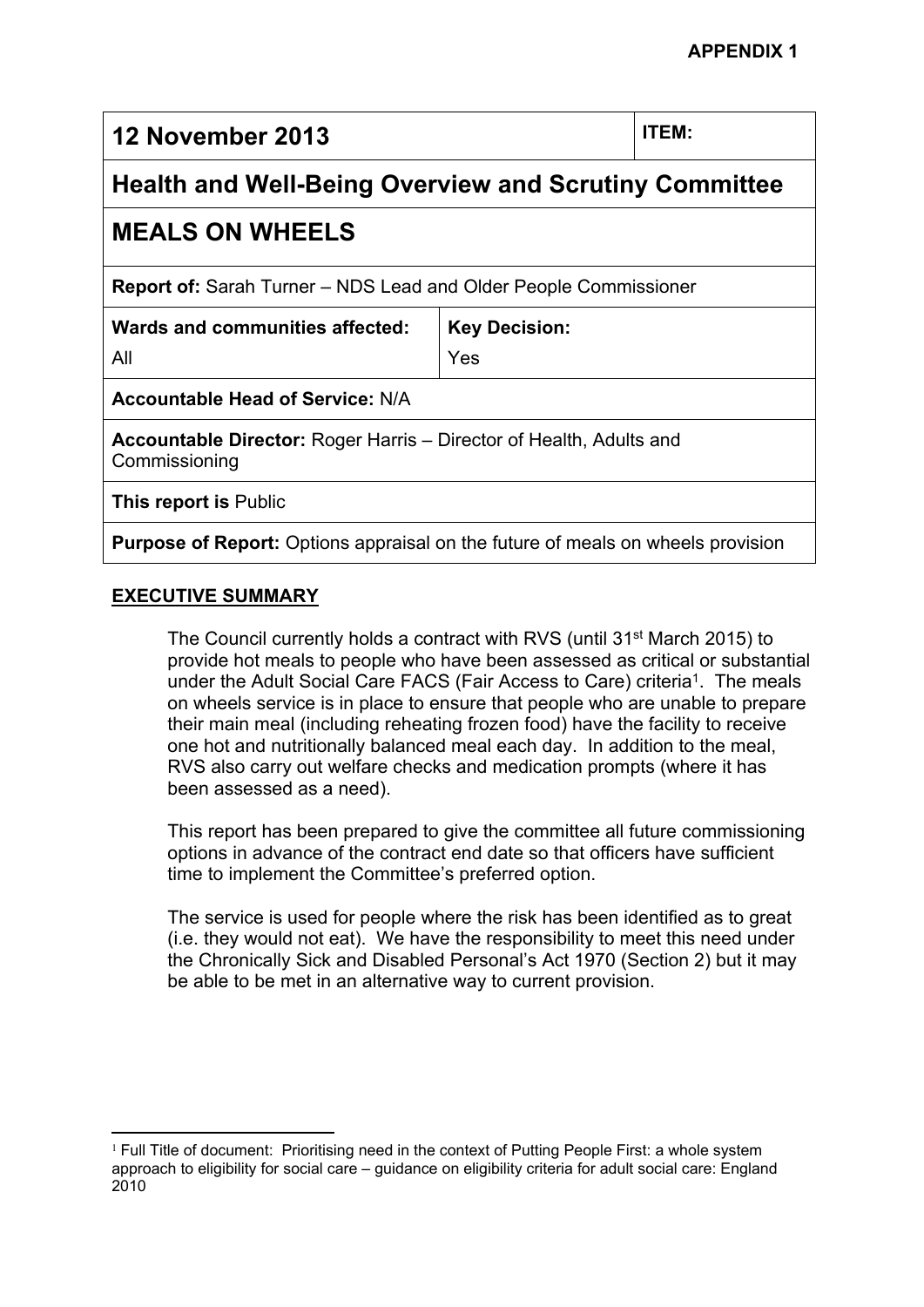#### **1. RECOMMENDATIONS:**

- **1.1 For the Committee to review the options detailed in section three of this report and to agree their preferred option/s.**
- **1.2 For the preferred option/s to go out to public consultation.**

#### **2. INTRODUCTION AND BACKGROUND:**

We currently have 146 people in receipt of meals on wheels (September 2013). Although the number of people receiving meals on wheels has reduced over the last few years (In 2009/10 56,535 hot meals were provided, it is estimated in 2013/14 this will be down to 33,000 meals) there has been an increase in the amount of meals per week each service user has (60% of recipients now have a meal 7 days a week).

The price of the meal is dependent on volume levels. Currently each meal costs £7.78, with the client contributing £4.00 of this cost.

| Local<br><b>Authority</b> | Charge to<br><b>Service User</b><br>(per meal) | <b>Provider</b>                                                    | <b>Service</b>                                                                                                                                                                             |
|---------------------------|------------------------------------------------|--------------------------------------------------------------------|--------------------------------------------------------------------------------------------------------------------------------------------------------------------------------------------|
| <b>Thurrock</b>           | £4.00                                          | <b>RVS</b>                                                         | Hot meal and pudding.<br>Can also provide a tea time<br>pack for additional charge.                                                                                                        |
| <b>Essex</b>              | £3.95                                          | <b>SODEXO</b>                                                      | Hot meal and pudding                                                                                                                                                                       |
| Southend                  | £4.60                                          | <b>RVS</b>                                                         | Hot meal and pudding.<br>Can also provide a tea time<br>pack for additional charge.                                                                                                        |
| Barking &<br>Dagenham     | N/A                                            | N/A                                                                | No directly commissioned<br>or contracted service.<br>Service users are given<br>contact details and can<br>directly purchase from<br>neighbouring authorities<br>meal service (see below) |
| Havering                  | £5.25 (full cost<br>recovery)                  | Meals service is<br>council run<br>(Havering Catering<br>Services) | Hot meal and pudding.<br>Can also provide a tea time<br>pack for additional charge.<br>Not a contracted service.                                                                           |
| Luton                     | £3.40                                          | Meals service is<br>council run (LBC<br>Catering Service)          | Hot meal and pudding.<br>Can also provide a tea time<br>pack for additional charge.                                                                                                        |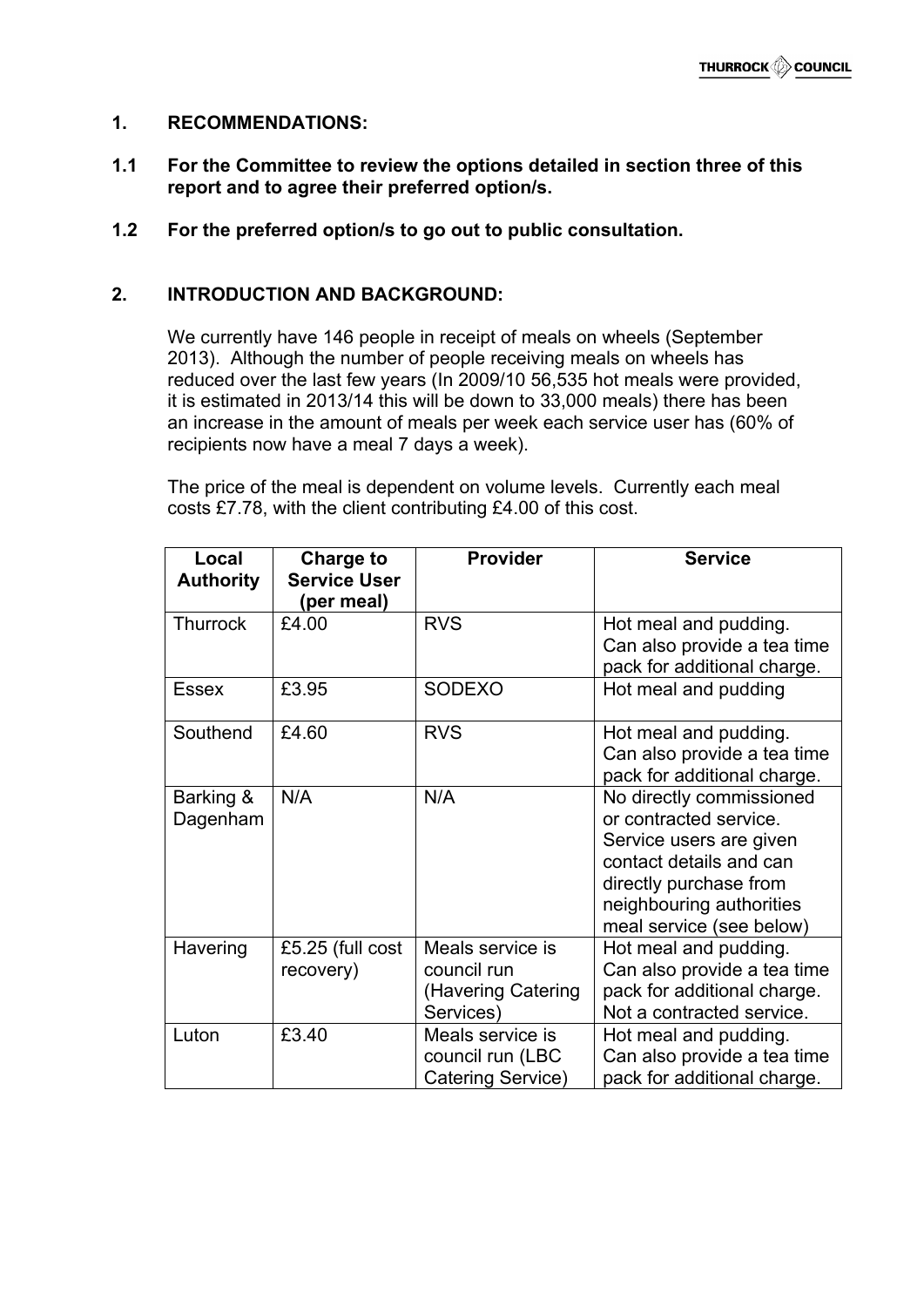### *Table 1: MOW comparator table*

Table 1 gives a brief description of client contribution and service provision in neighbouring and comparator local authorities

In conjunction with service provision and costs a full review of the demographics of users of meals on wheels in Thurrock has been undertaken. They are as follows;

- Although there are people as young as 46 using meals on wheels, the average age of user is 84 years old.
- 94 (64%) recipients are female and 52 (36%) male.
- 123 of the 146 people in receipt of meal on wheels live alone.
- Of the 23 people who live with others, 14 people are partners (i.e. 7 couples both with care needs, often one partner also has dementia), the remaining 9 live with a family member who are either at work during the day or they are in a co-dependent relationship e.g. elderly father and son who has learning disabilities who both require a meal.
- 30 people (21%) receive meals on wheels because they have a cognitive impairment (this is largely dementia or short term memory loss but does include younger adults with enduring mental health issues). Typically they require a meal as they unable to remember to eat.
- 75 people (51%) receive meals on wheels for physical issues. This is largely people with restricted mobility who are unable to stand to heat a frozen meal. This is due to a number of health conditions but most commonly osteoporosis, arthritis or Parkinson's (although a number of these are combined with sensory impairments).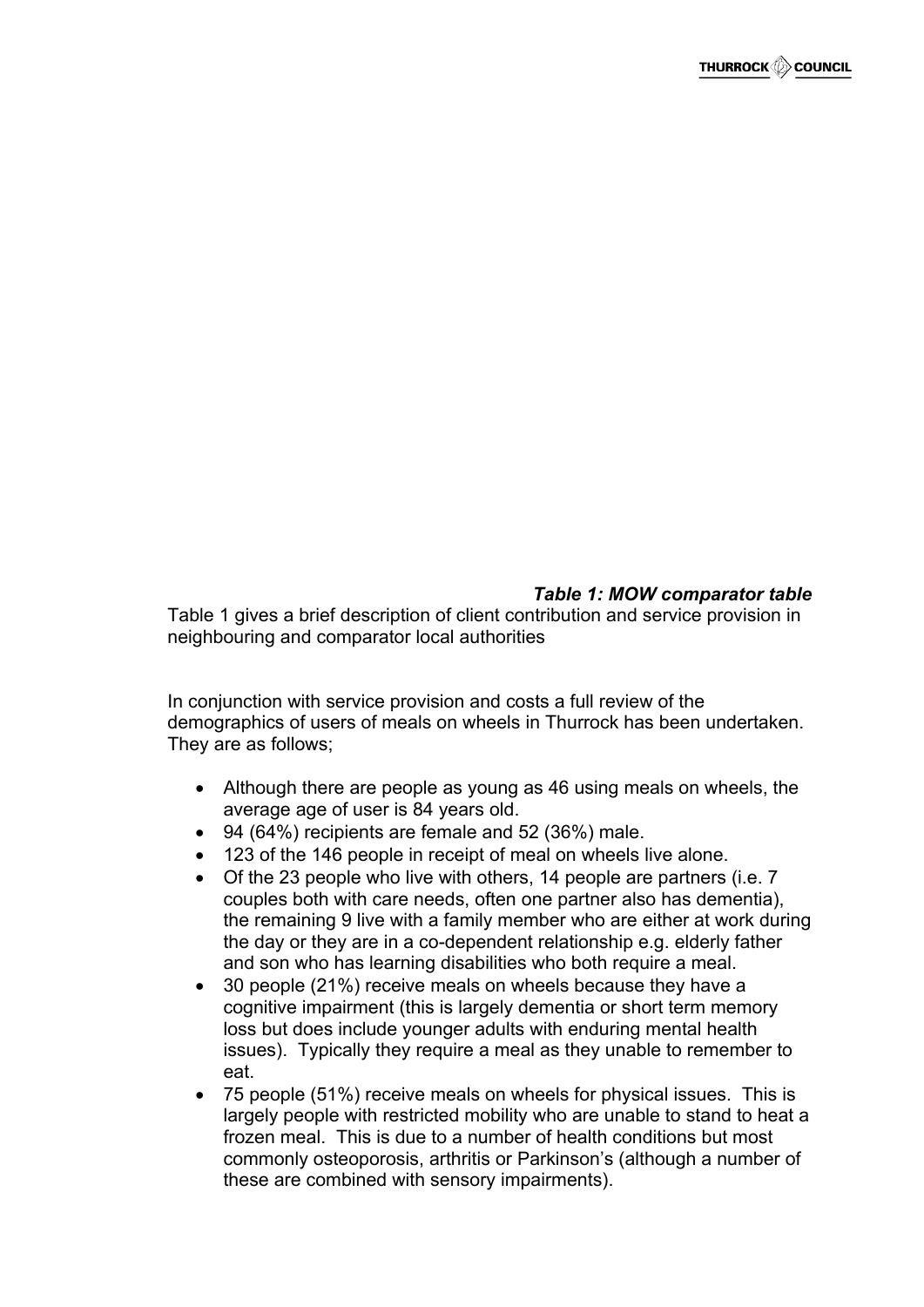41 people (28%) of people have both physical and cognitive impairments i.e. unable to mobilise and have dementia.

# **3. ISSUES, OPTIONS AND ANALYSIS OF OPTIONS:**

Based on the information gathered, the table below details all of the options available to the committee and the pros and cons of each.

| Option                  | <b>Pros</b>                                 | Cons                                                      |
|-------------------------|---------------------------------------------|-----------------------------------------------------------|
| 1. Continue             | Vulnerable people                           | If the drop in level of demand continues we will          |
| with current            | receive a hot meal,                         | be paying a higher unit price making the                  |
| service delivery        | welfare check and                           | service financially unviable.                             |
| model                   | medication prompt                           |                                                           |
| (although this          | (where appropriate).                        | Poor response to tender opportunity last time.            |
| will be                 |                                             |                                                           |
| retendered              |                                             | This does not offer the service user choice.              |
| during 2014).           |                                             |                                                           |
| 2. Continue             | The council would save                      | Based on current demand and prices,<br>$\bullet$          |
| with current            | between £120k and                           | service users would have to pay £7.78 per                 |
| service delivery        | £150k per annum.                            | meal. An increase of £3.78 in addition to                 |
| model but               |                                             | the £4.00 they currently contribute                       |
| implement full          | Vulnerable people                           | This would result in older people meeting an<br>$\bullet$ |
| cost recovery           | continue to receive a hot                   | addition £1,380 cost per year. This may put               |
| meal and welfare check. | older people in a position where they could |                                                           |
|                         |                                             | not continue to meet the cost of provided                 |
|                         |                                             | meals.                                                    |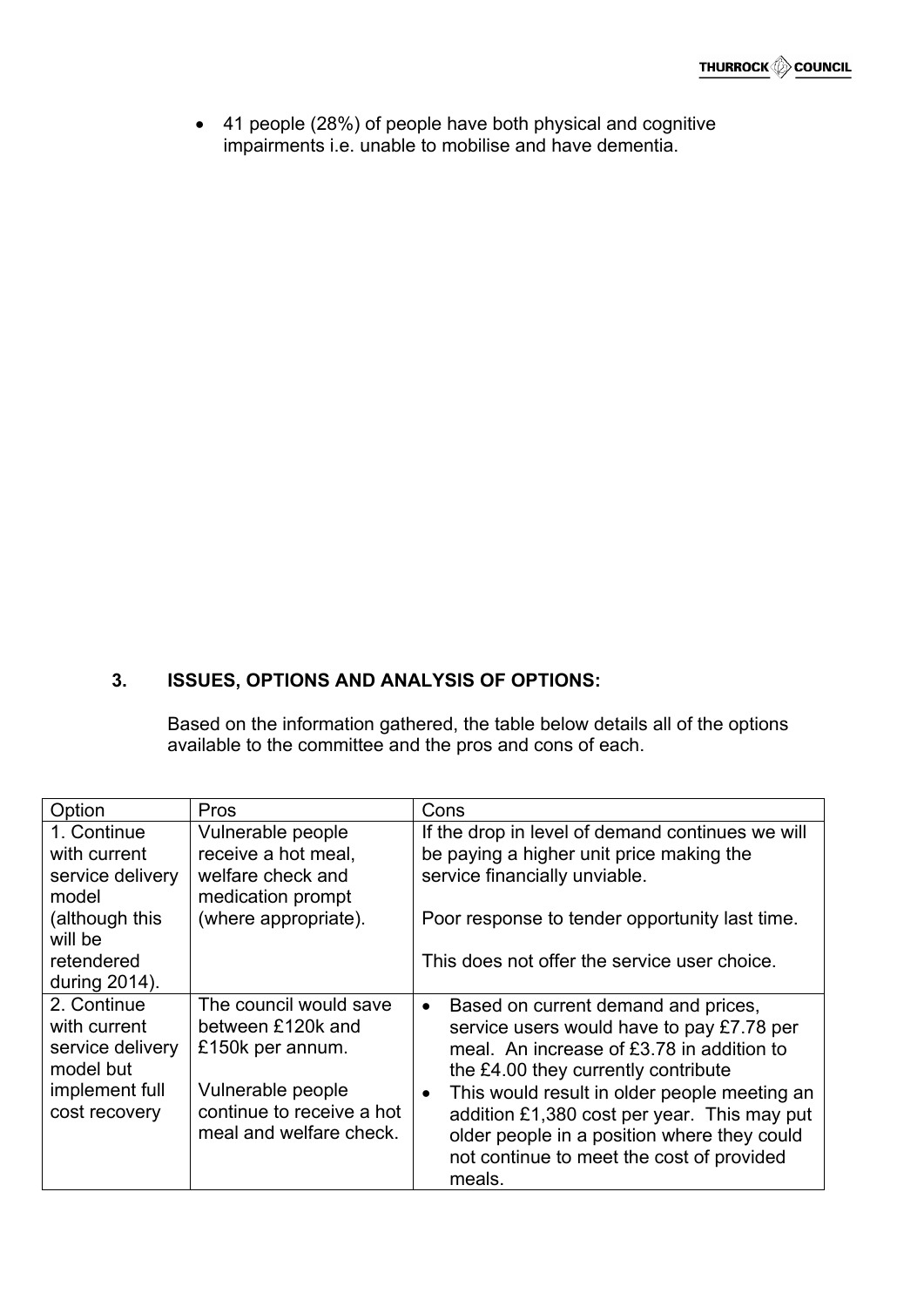|                                                                                                                                     |                                                                                                                                                                                                                                                                                                                                            | $\bullet$                                        | This could also result in a significant drop in<br>demand, resulting in a higher unit price and<br>the service becoming financially unviable.                                                                                                                                                                                                                                                                                                                                                                                                                                                                                           |
|-------------------------------------------------------------------------------------------------------------------------------------|--------------------------------------------------------------------------------------------------------------------------------------------------------------------------------------------------------------------------------------------------------------------------------------------------------------------------------------------|--------------------------------------------------|-----------------------------------------------------------------------------------------------------------------------------------------------------------------------------------------------------------------------------------------------------------------------------------------------------------------------------------------------------------------------------------------------------------------------------------------------------------------------------------------------------------------------------------------------------------------------------------------------------------------------------------------|
| 3. Stop<br>providing a<br>meal service<br>and provide<br>only<br>signposting<br>information.                                        | The council would save<br>between £120k and<br>£150k per annum.<br>May be able to secure a<br>reputable provider to<br>work in the area without<br>a contractual<br>relationship with the<br>Council e.g. LBBD<br>model (although for<br>those in receipt of a<br>medication prompt this<br>need will not be met by<br>the meals service). | $\bullet$<br>$\bullet$<br>$\bullet$<br>$\bullet$ | Could place vulnerable people at risk if<br>insufficient alternative provision in the<br>market.<br>Council may need to replace this service<br>with additional home care calls (see option<br>5) as we have a responsibility to meet<br>identified need (as the people currently<br>receiving the service do not have either the<br>capacity or capability to reheat meals) and<br>for welfare checks and medication prompts.<br>Due to the high level of people who live<br>alone receiving this service there may not<br>be friends or family who can help arrange<br>the meal service.<br>Possible increased cost to service users. |
| 4. Provide only<br>a frozen meal<br>service.                                                                                        | The council would save<br>between £120k and<br>£150k per annum as the<br>cost of the meal would<br>be met by the service<br>user.                                                                                                                                                                                                          | $\bullet$                                        | This is not a viable option as our current<br>recipients are either unable to stand to heat<br>a meal or alternatively are unable to<br>remember to heat and eat a meal.                                                                                                                                                                                                                                                                                                                                                                                                                                                                |
| 5. Provide a<br>frozen meal<br>service plus 15<br>minute call<br>from a home<br>carer to reheat<br>the meal.                        | Ensure that vulnerable<br>person's nutritional and<br>welfare needs are being<br>met.<br>May provide more<br>choice to service users.<br>May be better for service<br>users with dementia as<br>they can receive a visual<br>prompt.                                                                                                       | $\bullet$                                        | Without subsidy it could result in significant<br>cost to older people as they would be<br>paying for both the cost of the meal and a<br>15 minute visit.<br>Capacity issues in home care contracts<br>(and the care sector as a whole) may make<br>it difficult for this amount of additional calls<br>to be met. May take trained carers out of<br>the system to prepare meals when<br>unqualified staff are able to meet this need.                                                                                                                                                                                                  |
| 6. Stop<br>providing a<br>meal service<br>and provide a<br>subsidy (in the<br>form of a direct<br>payment) to the<br>services user. | Council could save<br>money depending on the<br>level of subsidy offered.<br>Council meets identified<br>need.<br>May provide more<br>choice to service users<br>and their families.<br>Service users can afford<br>a meal service.                                                                                                        | $\bullet$                                        | Could place vulnerable people at risk if<br>insufficient alternative provision in the<br>market.                                                                                                                                                                                                                                                                                                                                                                                                                                                                                                                                        |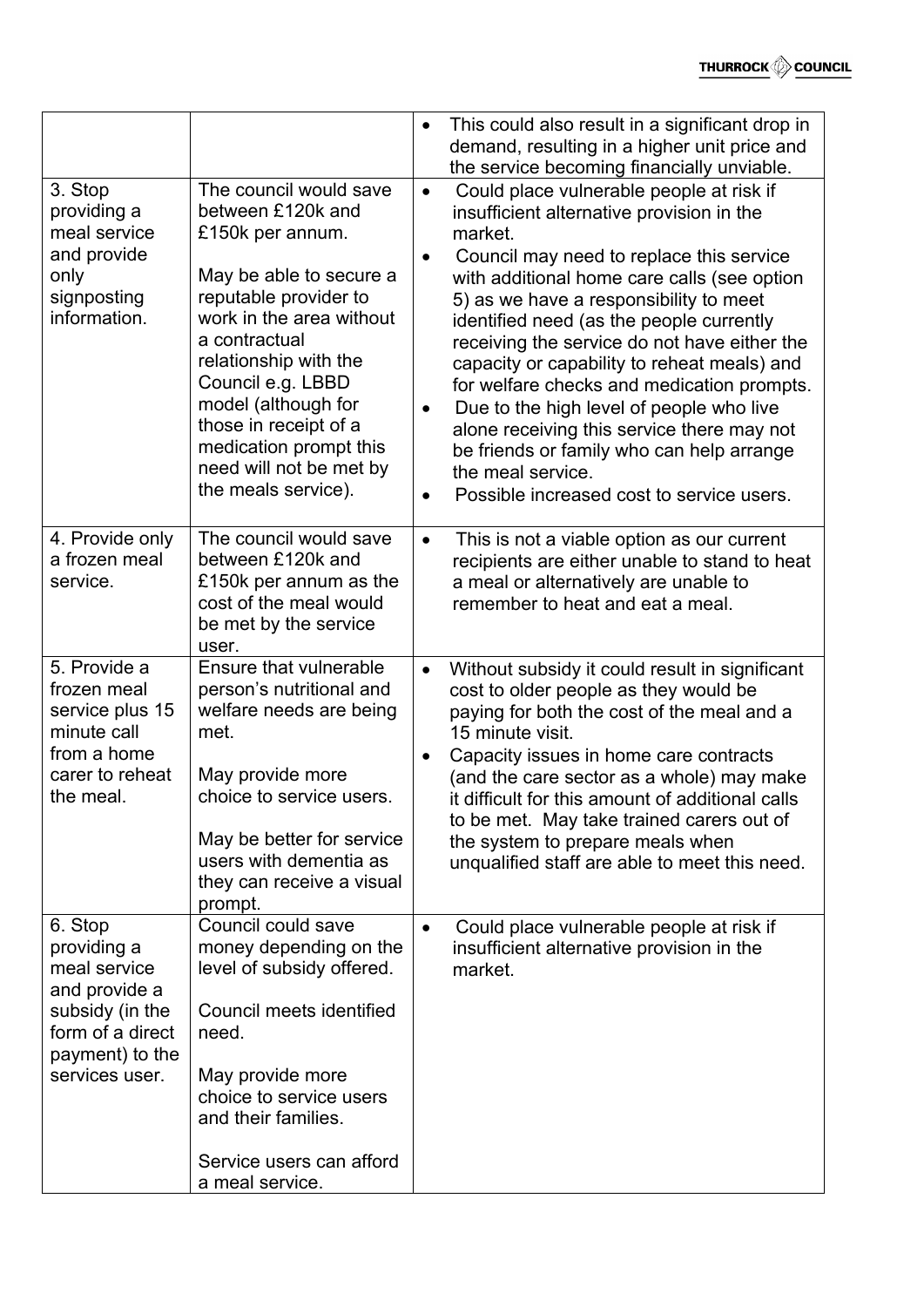#### **4. REASONS FOR RECOMMENDATION:**

4.1 It is recommended that the Committee review all options prior to public consultation.

#### **5. CONSULTATION (including Overview and Scrutiny, if applicable)**

5.1 The purpose of this paper is to consult the Committee on this issue to ascertain their preferred option/s before going out to public consultation and ultimately Cabinet.

#### **6. IMPACT ON CORPORATE POLICIES, PRIORITIES, PERFORMANCE AND COMMUNITY IMPACT**

6.1.1 This decision could have a significant impact on the wellbeing of the most vulnerable people in our community. It specifically impacts on priority 4 of our Community Strategy; Improve Health and Wellbeing by ensuring that people stay well for longer by having a nutritious and hot meal every day.

#### **7. IMPLICATIONS**

#### 7.1 **Financial**

Implications verified by: **Sean Clark** Telephone and email: **01375 652010**

**[sclark@thurrock.gov.uk](mailto:sclark@thurrock.gov.uk)**

The report clearly sets out the financial implications. Members will be aware that the Council faces unprecedented financial pressures over the medium term and that significant savings will need to be achieved and some difficult decisions will be required. However, these have to also be balanced against the Council's statutory responsibilities and the Council's priorities.

#### 7.2 **Legal**

Implications verified by: **Dawn Pelle** Telephone and email: **020 8227 2657**

**[dawn.pelle@bdtlegal.org.uk](mailto:dawn.pelle@bdtlegal.org.uk)**

Pursuant to Section 2 of the Chronically Sick and Disabled Persons Act 1970 the Council has responsibility to make arrangements for the provision of meals to eligible people.